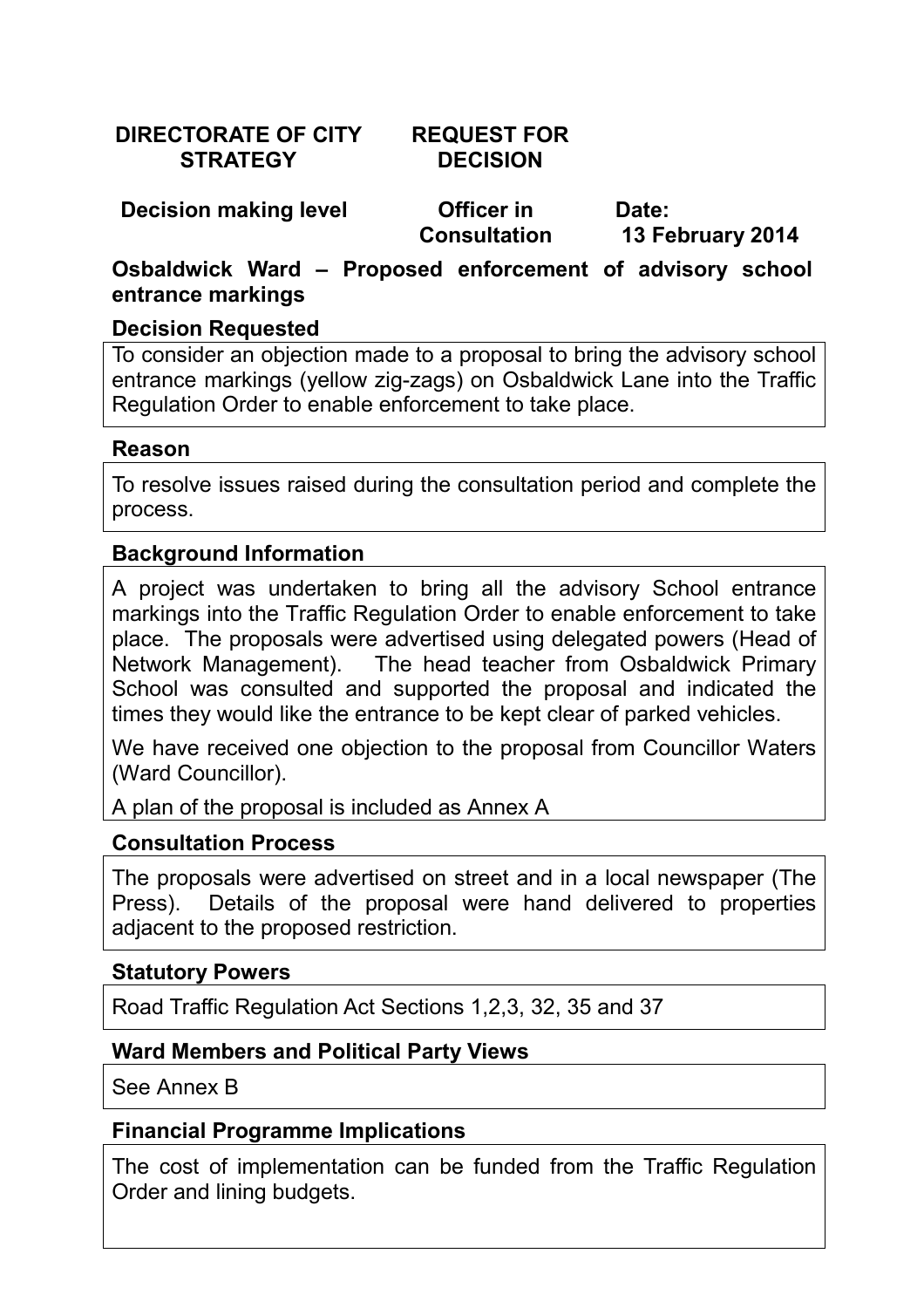## **Options**

The options available are:

- A. To over-rule the objection and amend the Traffic Regulation Order to include the school no entrance marking
- B. To uphold the objection and take no further action

## **Level of Risk**

| 1-3 Acceptable           | 16-20 Action Plan     |  |
|--------------------------|-----------------------|--|
| 4-8 Regular Monitoring   | 21-25 Registered as a |  |
|                          | corporate risk        |  |
| 9-15 Constant Monitoring |                       |  |

#### **Internal Consultation**

This area is already included in the rounds made by the Civil Enforcement Officers.

There are no legal, financial, sustainability, equalities, property, crime and disorder or other implications.

### **Implementation Status**

| Work completed |  |
|----------------|--|
|                |  |

April 2014

## **Recommendations**

Option A – Implement as proposed

**Contact Details** Author: Sue Gill Traffic Technician Network Management Tel No. (55)1497

Manager Responsible for the Report: Alistair Briggs Traffic Engineer Network Management



ü **Date** 07/02/2014

**Wards Affected: Osbaldwick All** 

**For further information please contact the author of the report**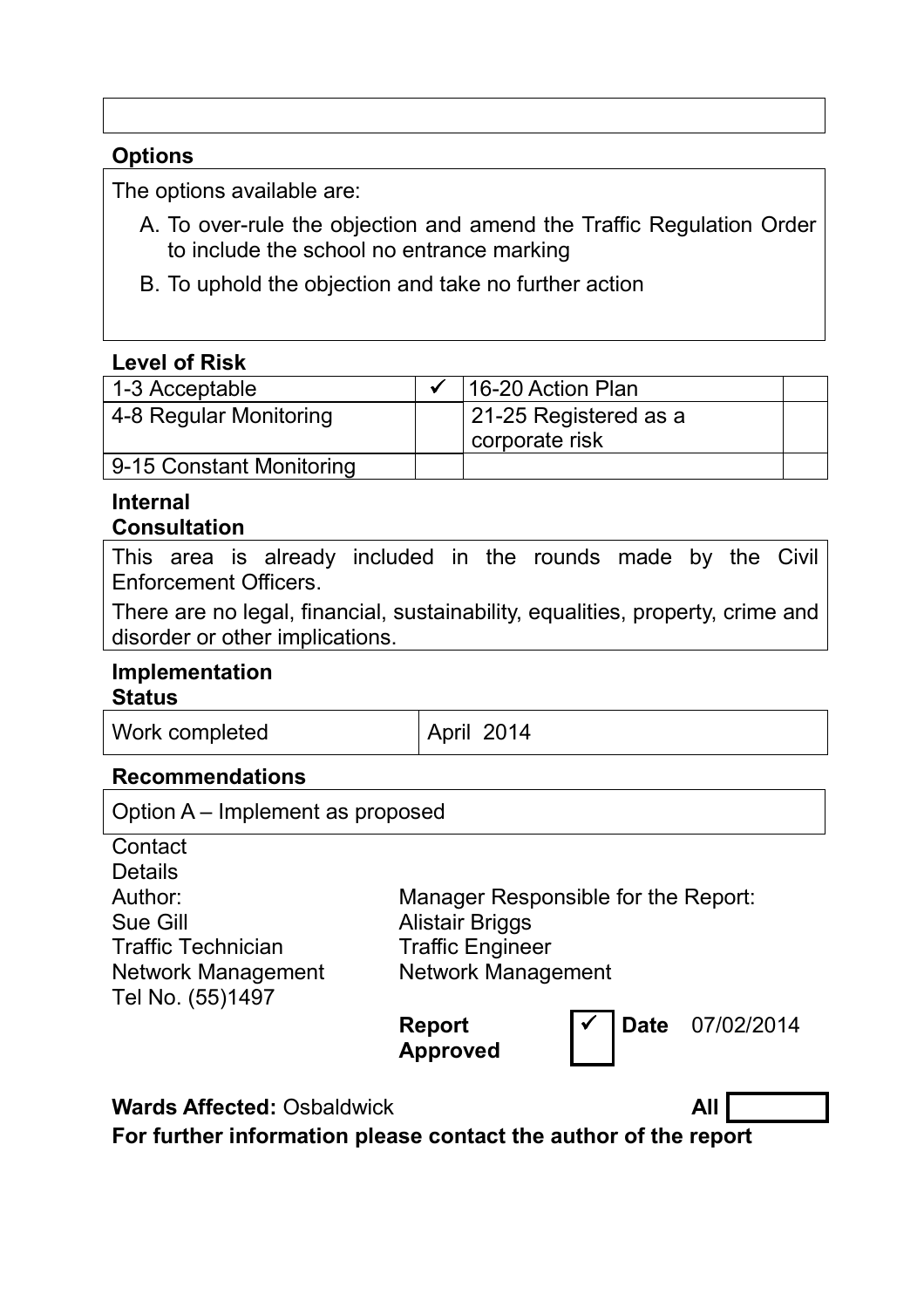## **Objection Received**

### **Proposal to amend the Traffic Regulation Order to include the existing (advisory) school entrance markings (yellow zig-zags) on Osbaldwick Lane**

Objection received from Councillor Mark Waters with officer correspondence

"I object to the proposals to introduce enforceable School keep clear markings at the Derwent Schools Federation entrances with no stopping prohibition from 8.15 am to 9.15am and from 3pm to 4 pm Mon-Fri.

I have always believed that parents wishing to drop children off at school by car should be accommodated by creating drop off points within the school grounds, the extra traffic chaos created by having a split school site should have been evident to all. A solution should have been sought not simply imposing on-street parking restrictions that merely move the problem along the highway. I understand double yellow lines are proposed for Broughton Way further along Osbaldwick Lane as part of another soon to be issued traffic order.

Having said all this I understand the rationale for keeping the school entrance clear but I fear that having no stopping prohibition for short periods as proposed will need more street clutter – poles and signs for enforcement.

Far better and far more easily understood to scrap the existing School keep clear markings, forget variable parking prohibition and put double yellow lines outside the frontage and entrance to the school. Prohibiting parking 24 hours a day with presumably no need for additional poles and clutter.

Officer response to the first objection:

Thank you for your email outlining your objection to bringing the advisory zig-zag school entry markings into the Traffic Regulation Order. The proposal was part of a wider project to bring any advisory markings outside our primary schools into the TRO to enable enforcement to take place. Incidentally, the school has given their full support to the proposal. These advisory markings used to be sufficient to prevent parking outside school entrances, but they are becoming increasingly abused at several schools and consequently we are taking positive steps to enable enforcement to take place.

Although I can sympathise with your sentiments regarding street clutter, there are many activities that can take place on no waiting at any time restrictions (double yellow lines) which can render them ineffective at a school entrance. For example, a vehicle is allowed to park on DYL for approximately 5mins or longer to allow loading/unloading activities to take place; this includes passengers. Consequently attending parents could collect and drop off their children legitimately in an area which is only protected by no waiting at any time restrictions. This is not the case with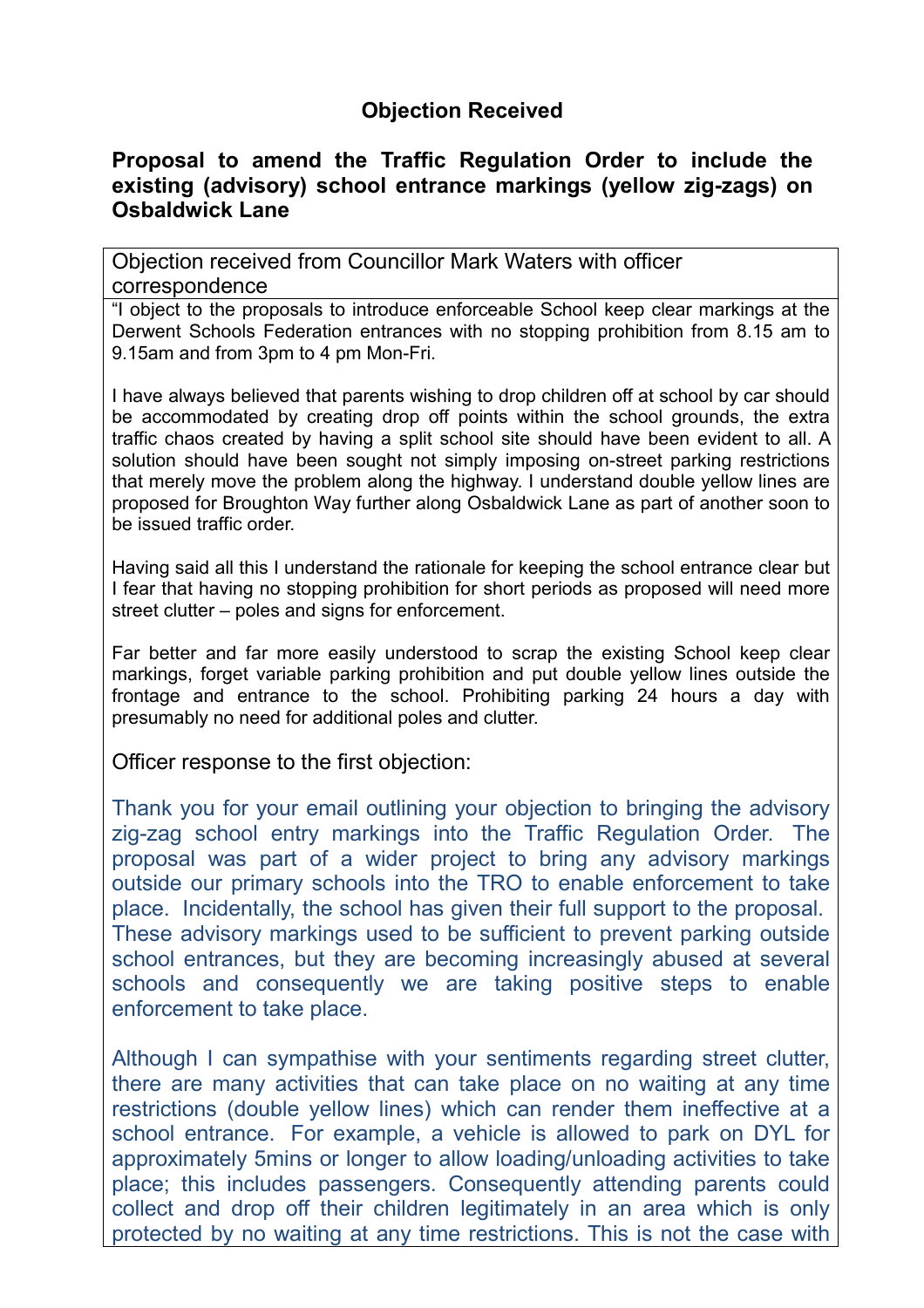the zig-zag markings where the restriction is one of "No Stopping". This is the safer option for children who are arriving and leaving school. Enforcement can take place if a vehicle stops on this marking for the purpose of collecting and dropping off children.

This is a very busy entrance and we need to do as much as possible to ensure the safety of the children using it. Keeping the area clear of parked vehicles is a vital part of this.

There is an existing pole which can be utilised for the required signage on the Western end of the restrictions, although an additional pole may be required on the eastern side to carry the sign.

In the light of this information do you still want me to proceed with your objection? No other objections have been received.

#### **Councillor Water's response:**

"Quite happy to maintain an objection to the imposition of yet more pointless street clutter into this area.

I thank you for your explanation as to the 5 minutes or longer time that parents could legitimately park on double yellow lines and would suggest that such an allowance renders the imposition of such lines at Broughton Way completely pointless.

I make the point again in relation to both the entrance way proposals and the spread further along Broughton Way junction proposals that neither is a solution to a problem, all that will be done is the problem will spread further along the highway network.

Parents, especially those with children at both schools dropping them off before going to work will have to use their vehicle. It is time that the Council recognized this, accepted it and facilitated this need instead of making the situation as difficult as possible for parents. A simple drive in – drive out drop off point within the school grounds should be considered.

In summary, I object to the imposition of any parking restrictions in this Ward and associated street clutter as such restrictions are largely un-enforceable and due to staff constraints un-enforced. Incidentally could you please detail the current number of Parking Enforcement Officers for the York Council area."

Additional information regarding Councillor Water's objection:

Councillor Waters has been given the information requested; there are currently 19 Civil Enforcement Officers. The additional restrictions (double yellow lines) Cllr Waters is referring to at Broughton Way have not been advertised and consist of proposals that have been identified by the school travel team.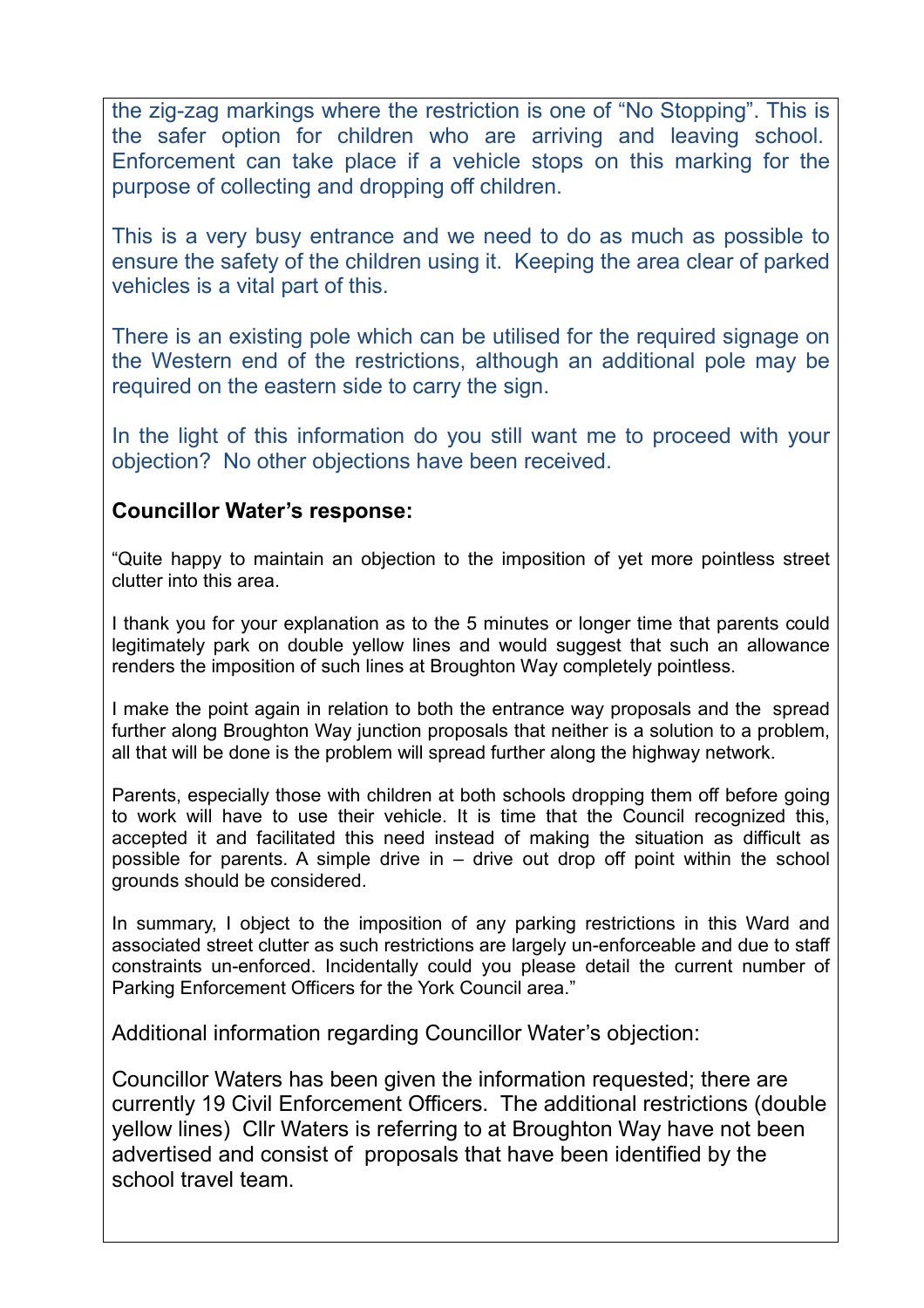# **Internal consultation**

Comments from the School Travel Co-ordinator to the representation made:

"Zig Zags outside schools are very important. They provide a clear area in which children can cross more safely as they provide a clear area of vision in which drivers can see children who are about to cross a road and children can see on coming traffic. Drivers cannot see small children hidden between parked cars and because of their size children cannot see if the road is clear from behind parked cars. As children travel to and from school at a time when there is a lot of traffic it is crucial for their safety that there is a clear area outside the school in which they can cross the road safely. Any parking in this area is dangerous as it restricts the ability of children and drivers to clearly see each other and consequently puts children's lives at risk."

## **Officer Comments**

Although we can sympathise with Cllr Waters views regarding the creation of a drop-off and pick-up route on school grounds, this is an expensive option, would create different safety hazards within the school grounds and possibly increase vehicular movements at the entrance to a school (across a footway)where children are congregating and crossing the road.

**Recommendation** - Option A, implement as proposed